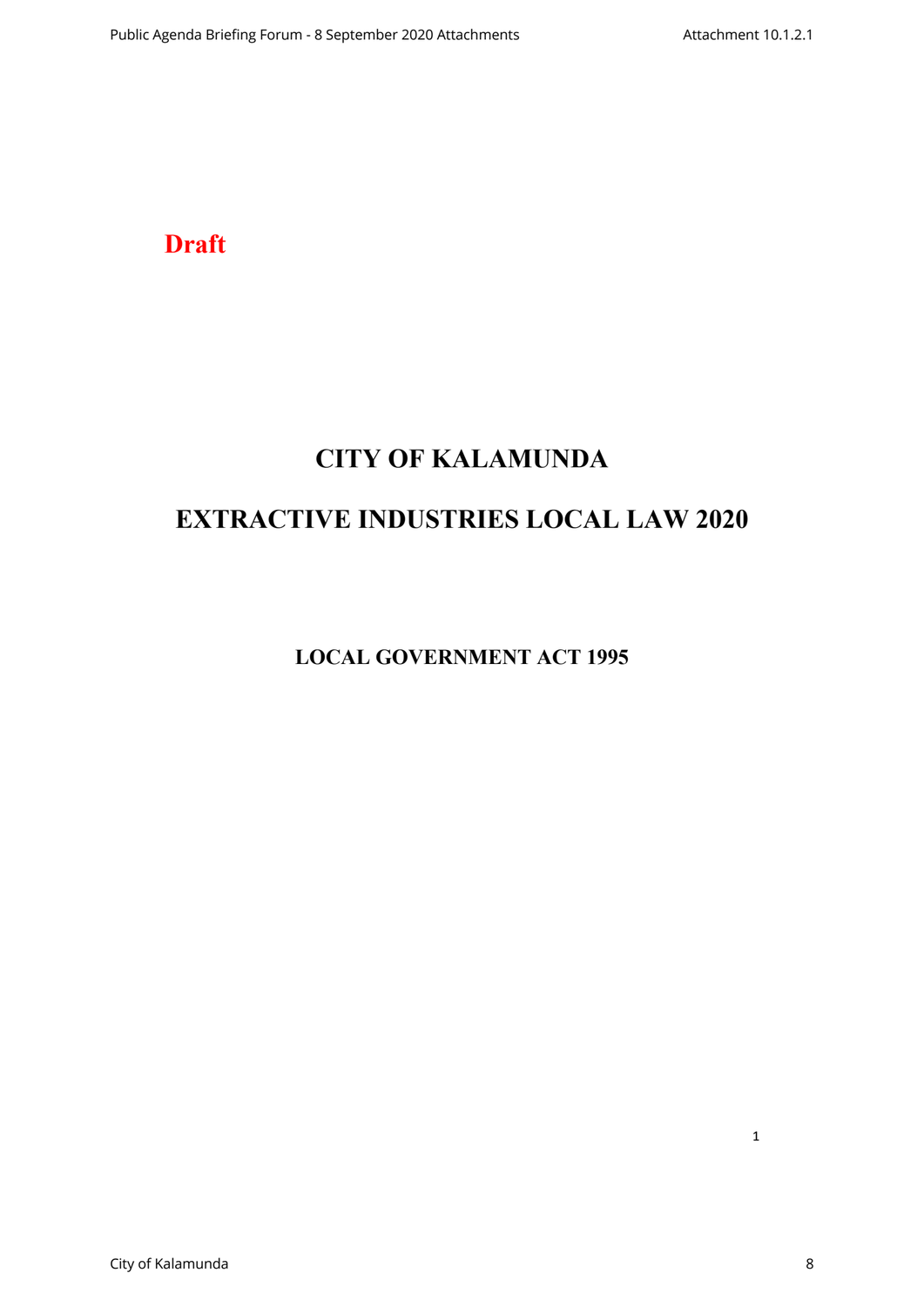# **LOCAL GOVERNMENT ACT 1995**

# **CITY OF KALAMUNDA**

### **EXTRACTIVE INDUSTRIES LOCAL LAW 2020**

#### TABLE OF CONTENTS

## **PART 1—PRELIMINARY**

- 1.1 Citation
- 1.2 Commencement
- 1.3 Definitions
- 1.4 Application
- 1.5 Transition
- 1.6 Repeal

## **PART 2—LICENSING REQUIREMENTS FOR AN EXTRACTIVE INDUSTRY**

- 2.1 Extractive industries prohibited without licence
- 2.2 Applicant to advertise proposal
- 2.3 Application for licence

## **PART 3—DETERMINATION OF APPLICATION**

- 3.1 Determination of application
- 3.2 Payment of annual licence fee

# **PART 4—TRANSFER, CANCELLATION AND RENEWAL OF LICENCE**

- 4.1 Transfer of licence
- 4.2 Cancellation of licence
- 4.3 Renewal of licence
- 4.4 Notice of outcome

# **PART 5—SECURED SUM AND APPLICATION THEREOF**

- 5.1 Security for restoration and reinstatement
- 5.2 Use by local government of secured sum

### **PART 6—LIMITATIONS, OBLIGATIONS OF THE LICENSEE AND PROHIBITIONS**

- 6.1 Limits on excavation near boundary
- 6.2 Obligations of the licensee
- 6.3 Prohibitions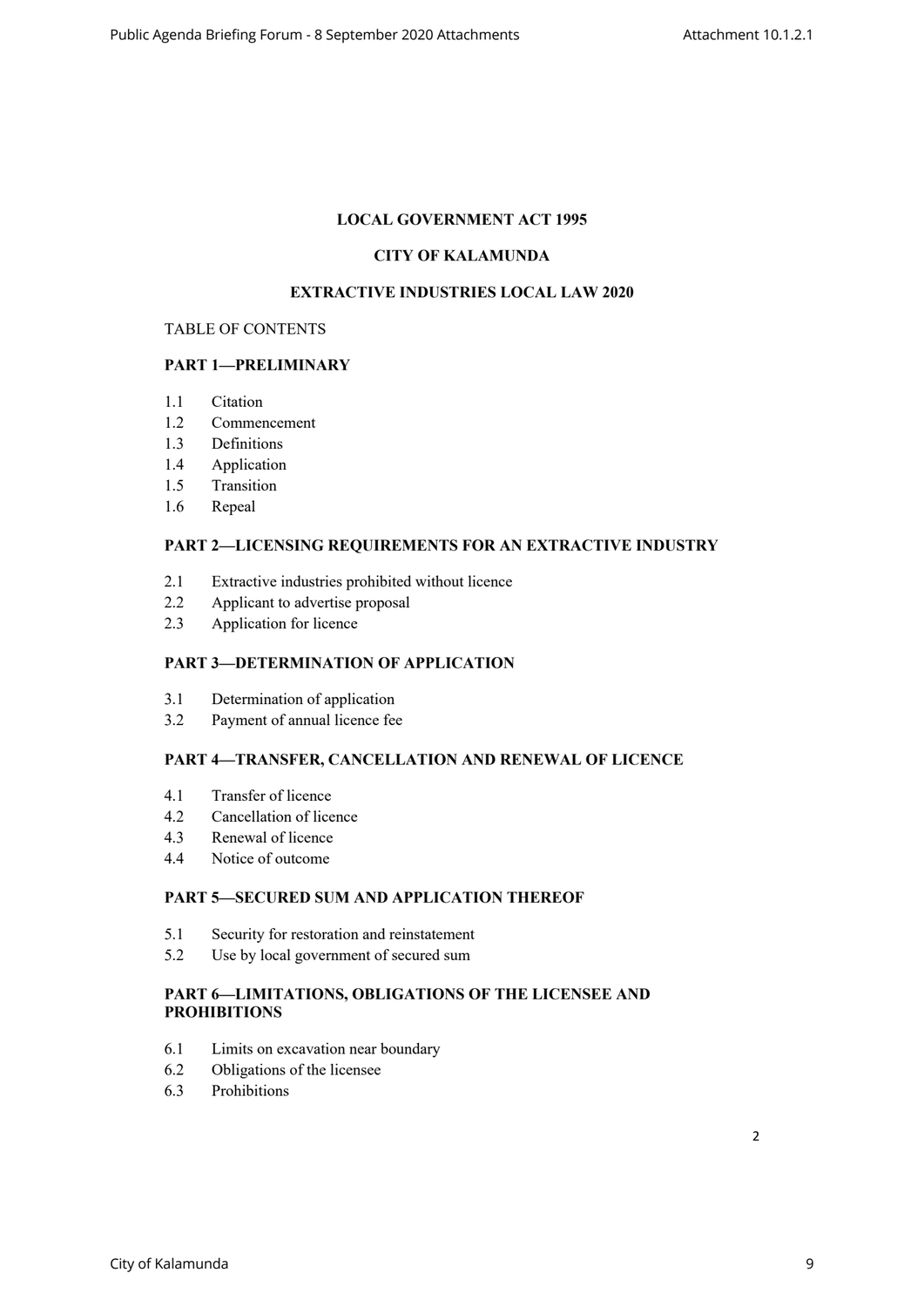# 6.4 Blasting

# **PART 7—MISCELLANEOUS PROVISIONS**

- 7.1 Public liability
- 7.2 Mines Safety and Inspection Act and Environment Protection Act
- 7.3 Notice of cessation of operations
- 7.4 Works to be carried out on cessation of operations

#### **PART 8—OBJECTIONS AND APPEALS**

8.1 Objection and review rights

# **PART 9— OFFENCES, PENALTIES AND FORMS**

- 9.1 Offences
- 9.2 Modified penalties<br>9.4 Forms
- 9.4 Forms

## **SCHEDULE 1 – PRESCRIBED OFFENCES**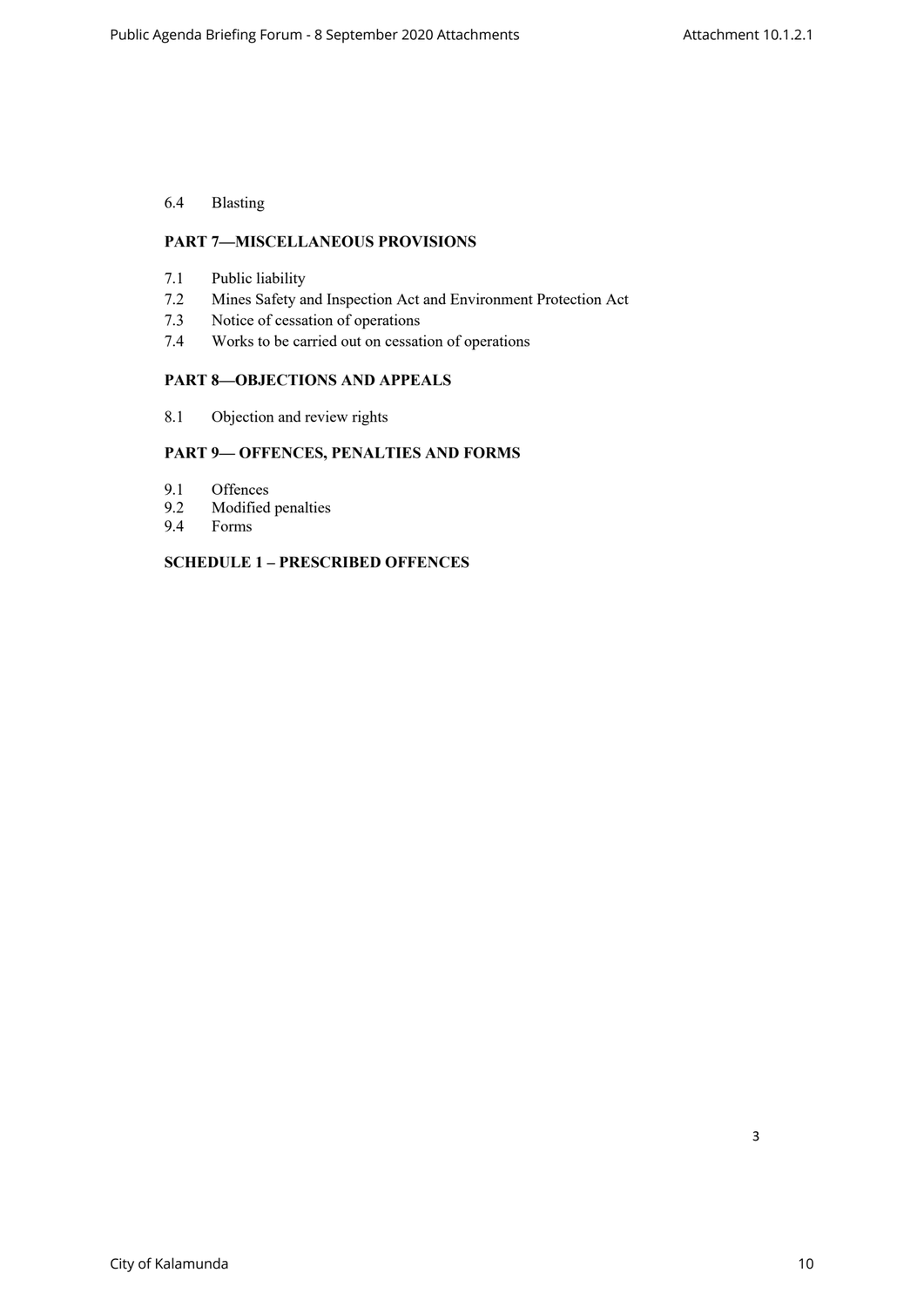## **LOCAL GOVERNMENT ACT 1995**

#### CITY OF KALAMUNDA

# **EXTRACTIVE INDUSTRIES LOCAL LAW 2020**

Under the powers conferred by the *Local Government Act 1995* and by all other powers, the local government of the City of Kalamunda resolved on  $\{date\}$  to make the following local law.

#### **PART 1—PRELIMINARY**

#### **1.1 Citation**

This local law maybe cited as the *City of Kalamunda Extractive Industries Local Law 2020*.

#### **1.2 Commencement**

This local law comes into operation 14 days after the date of its publication in the *Government Gazette*.

#### **1.3 Definitions**

In this local law, unless the context otherwise requires-

*Act* means the *Local Government Act 1995*;

*AS* means an Australian Standard published by Standards Australia and available for viewing free of charge at the City of Kalamunda Administration Offices or on the website; *Carry on an extractive industry* means quarrying and excavating for stone, gravel, sand, and other material; *CEO* means the Chief Executive Officer of the local government; *district* means the district of the local government; *excavation* includes quarry; *land* unless the context otherwise requires, means the land on which the applicant proposes carrying on the extractive industry to which the licence application relates; *licence* means a licence issued under this local law; *licensee* means the person named in the licence as the licensee; *local government* means the City of Kalamunda *occupier* has the meaning given to it in the Act; *owner* has the meaning given to it in the Act; *person* does not include the local government; *planning approval* means an approval for a development and/or a land use that is issued under a local planning scheme administered by the local government; *secured sum* means the sum required to be paid or the amount of a bond, guarantee or other security under clause 5.1; *Schedule* means a schedule to this local law; and *site* means the land specified by the local government in a licence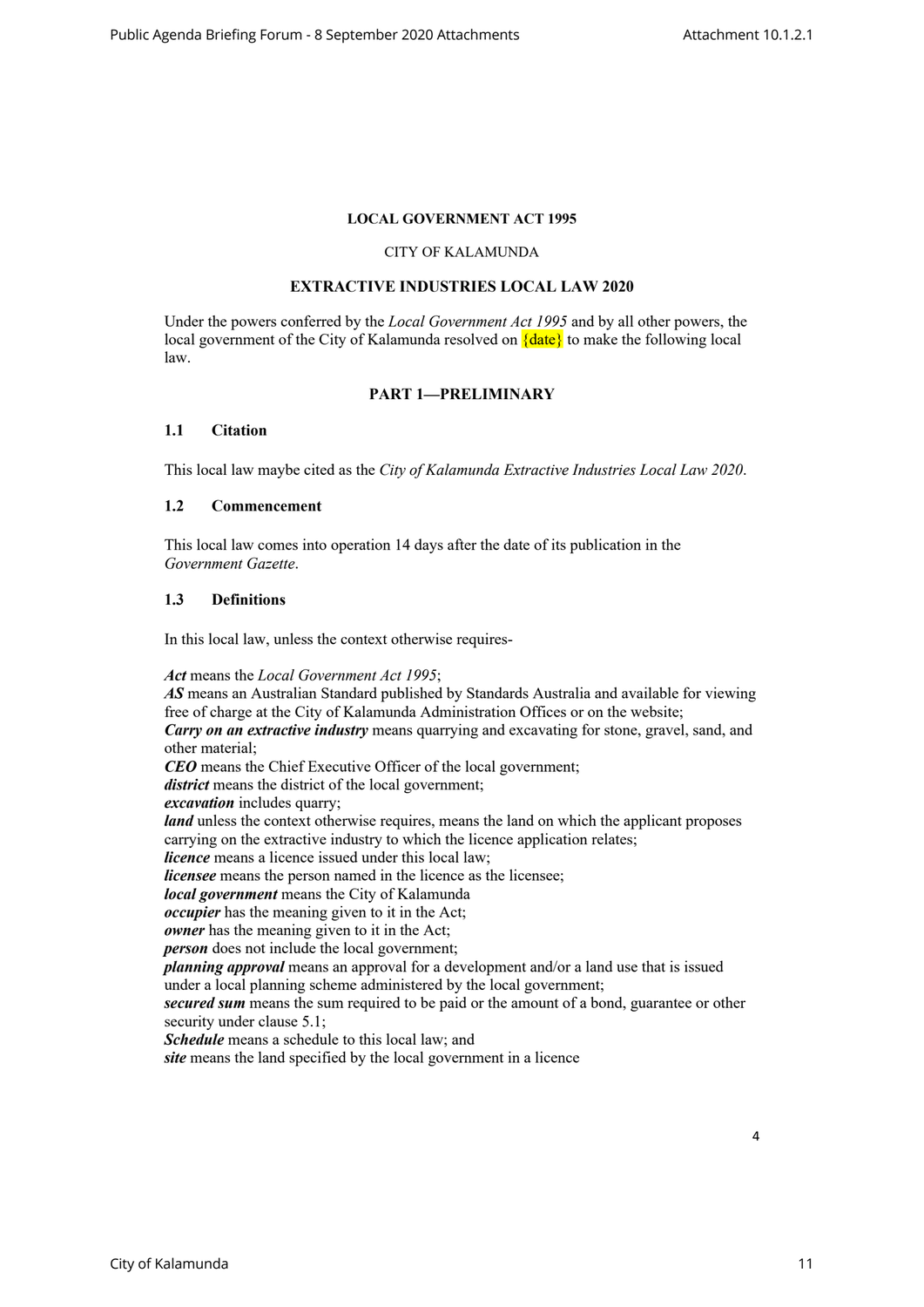# **1.4 Application**

- (1) The provisions of this local law-
	- (a) Subject to paragraphs  $(b)$ ,  $(c)$ ,  $(d)$  and  $(e)$ -
		- (i) apply and have force and effect throughout the whole of the district; and
		- (ii) apply to every excavation whether commenced prior to or following the coming into operation of this local law;
	- (b) do not apply to the extraction of minerals under the *Mining Act 1978*;
	- (c) do not apply to the carrying on of an extractive industry on Crown land;
	- (d) do not apply to the carrying on of an extractive industry on land by the owner or occupier of that land for use on that land; and
	- (e) do not affect the validity of any licence issued under the local law repealed by clause 1.5 of this local law if that licence is currently in force at the date of gazettal of this local law.
- (2) In subclause (1)(d), land includes adjoining lots or locations in the same occupation or ownership of the owner or occupier referred to in subclause (1)(d).

# **1.5 Transitional provisions**

- (1) Within 90 days of commencement of this local law or within 90 days of the date of the annual licence fee of a previous licence becoming due and payable (under clause 3.2), the local government may in respect of the licence—
	- (a) vary or delete a condition; or
	- (b) impose one or more other conditions, as specified in clause 3.1(5).
- (2) A condition that is varied, deleted or imposed under subclause (1) does not become effective until 90 days (or longer period that is specified by the local government) after written notice of the condition is given by the local government to the licensee.

# **1.6 Repeal**

This local law repeals the *Municipality of the Shire of Kalamunda By-laws Relating to Extractive Industries [Local Government Model By-laws (Extractive Industries) No. 9]* as published in the *Government Gazette* on 29 August 1963 and amended in the *Government Gazette* published on 18 April 1975, 19 November 1982 and 20 October 1988.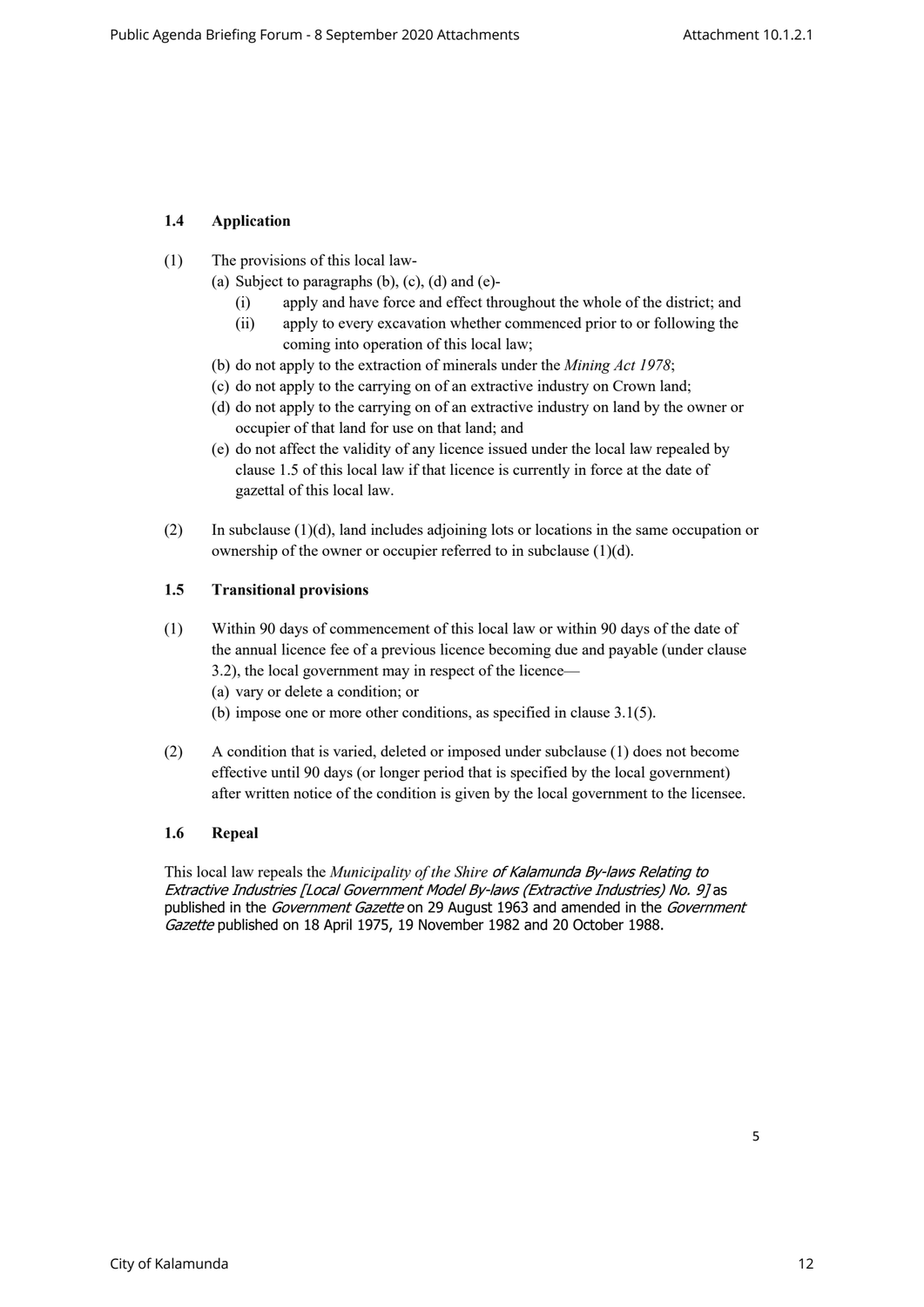# **PART 2—LICENSING REQUIREMENTS FOR AN EXTRACTIVE INDUSTRY**

#### **2.1 Extractive industries prohibited without licence**

A person must not carry on an extractive industry—

- (a) unless the person is the holder of a valid and current licence; and
- (b) otherwise than in accordance with any terms and conditions set out in, or applying in respect of, the licence.

#### **2.2 Applicant to advertise proposal**

- (1) Unless the local government first approves otherwise, a person seeking the issue of a licence shall, before applying to the local government for a licence—
	- (a) forward by registered mail a notice in the form determined by the local government from time to time to-
		- (i) the owners and occupiers of all land adjoining the land upon which it is proposed to excavate, or within an area determined by the local government as likely to be affected by the granting of a licence, advising of the application and specifying that they may, within 21 days from the date of service of the letter, object to or make representations in writing in respect of the issue of a licence by the local government;
		- (ii) every authority or person having control or jurisdiction over any of the things referred to in clause  $2.3(1)(a)(vii)$  and (viii) within 500 metres from the boundaries of the land, or within an area determined by the local government as likely to be affected by the granting of a licence; and
	- (b) as soon as practicable after complying with the requirements of paragraph (a)—
		- (i) forward a copy of the notice to the CEO; and
		- (ii) publish the notice in a newspaper circulating in the area in which the proposed excavation is located.
- (2) The local government may, within 14 days after receiving a copy of a notice referred to in subclause (1), cause to be displayed, or require the proposed applicant to display, in a prominent position on the land one or more notices—
	- (a) in the form determined by the local government from time to time;
	- (b) the content, size and construction of which have been approved by the CEO;
	- (c) specifying particulars of the proposed excavation; and
	- (d) inviting objections or comments within 21 days from the placement of the notice.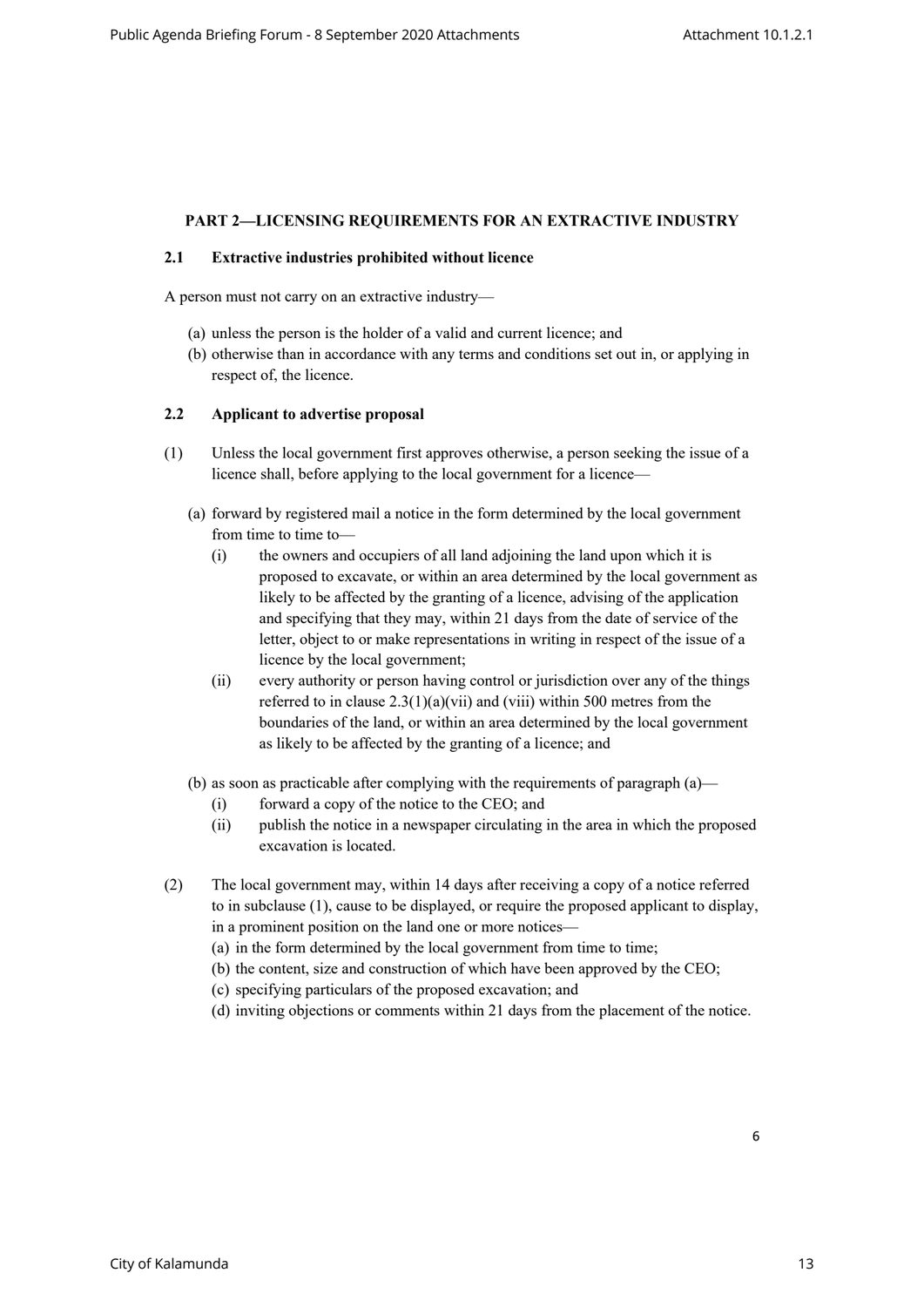# **2.3 Application for licence**

- (1) Subject to subclause (3), a person seeking the issue of a licence in respect of any land shall apply in the form determined by the local government from time to time and must forward the application duly completed and signed by each of the applicant, the owner of the land and any occupier of the land to the CEO together with—
	- (a) Three (3) copies of a plan of the excavation site to a scale of between 1:500 and 1:2000 showing—
		- (i) the existing and proposed land contours based on the Australian Height Datum and plotted at 1 metre contour intervals;
		- (ii) the land on which the excavation site is to be located;
		- (iii) the external surface dimensions of the land;
		- (iv) the location and depth of the existing and proposed excavation of the land;
		- (v) the location of existing and proposed thoroughfares or other means of vehicle access to and egress from the land and to public thoroughfares in the vicinity of the land;
		- (vi) the location of buildings, treatment plant, tanks and other improvements and developments existing on, approved for or proposed in respect of the land;
		- (vii) the location of existing power lines, telephone cables and any associated poles or pylons, sewers, pipelines, reserves, bridges, railway lines and registered grants of easement or other encumbrances over, on, under or adjacent to or in the vicinity of the land;
		- (viii) the location of all existing dams, watercourses, drains or sumps on or adjacent to the land;
		- (ix) the location and description of existing and proposed fences, gates and warning signs around the land; and
		- (x) the location of the areas proposed to be used for stockpiling excavated material, treated material, overburden and soil storage on the land and elsewhere;
	- (b) Three (3) copies of a works and excavation programme containing—
		- (i) the nature and estimated duration of the proposed excavation for which the licence is applied;
		- (ii) the stages and the timing of the stages in which it is proposed to carry out the excavation
		- (iii) details of the methods to be employed in the proposed excavation and a description of any on-site processing works;
		- (iv) details of the depth and extent of the existing and proposed excavation of the site;
		- (v) an estimate of the depth of and description of the nature and quantity of the overburden to be removed;
		- (vi) a description of the methods by which existing vegetation is to be cleared and topsoil and overburden removed or stockpiled;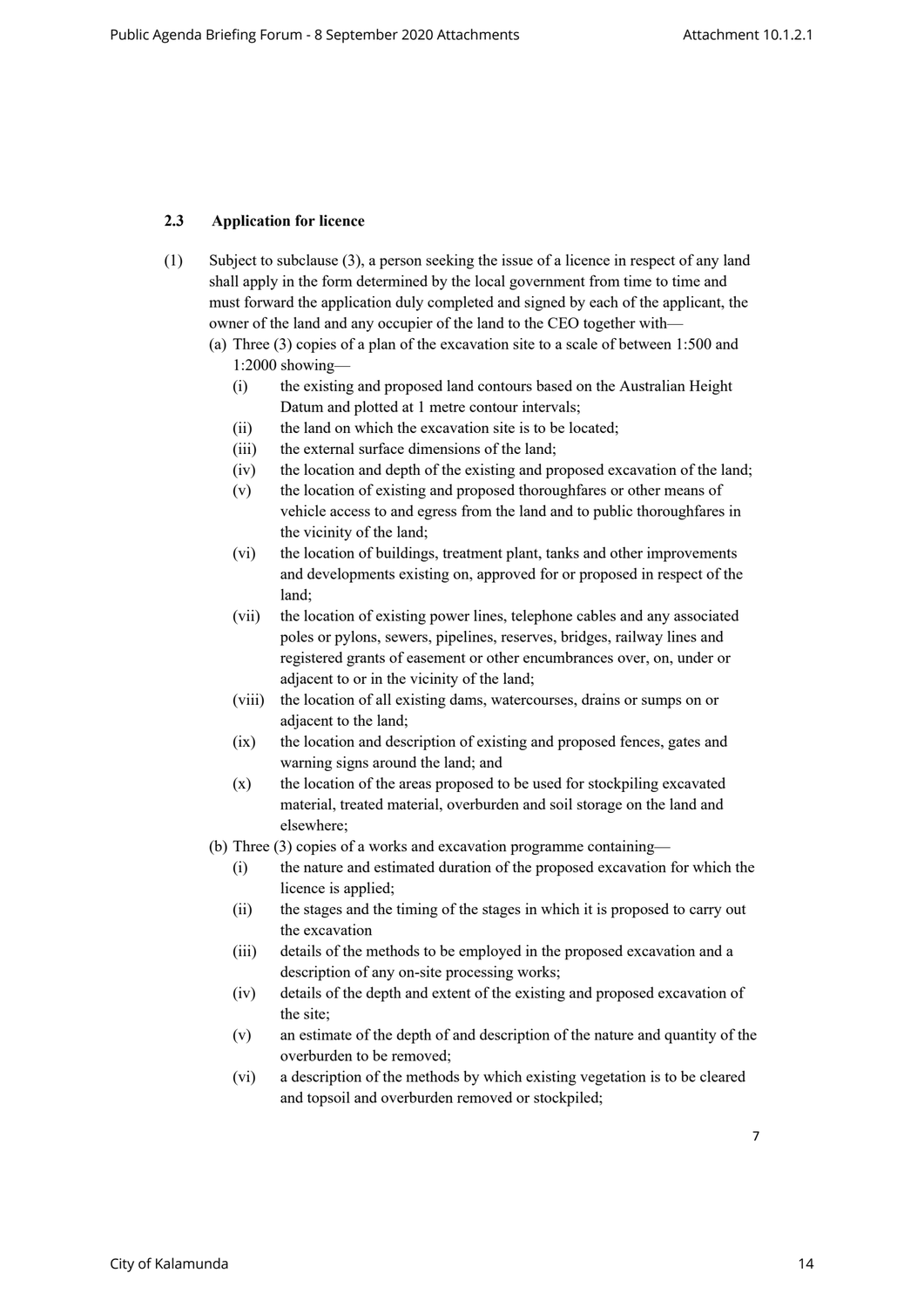- (vii) a description of the means of access to the excavation site and the types of thoroughfares to be constructed;
- (viii) details of the proposed number and size of trucks entering and leaving the site each day and the route or routes to be taken by those vehicles;
- (ix) a description of any proposed buildings, water supply, treatment plant, tanks and other improvements;
- (x) details of drainage conditions applicable to the land and methods by which the excavation site is to be kept drained;
- (xi) a description of the measures to be taken to minimise sand drift, dust nuisance, erosion, watercourse siltation and dangers to the general public;
- (xii) a description of the measures to be taken to comply with the *Environmental Protection (Noise) Regulations 1997*;
- (xiii) a description of the existing site environment and a report on the anticipated effect that the proposed excavation will have on the environment in the vicinity of the land;
- (xiv) details of the nature of existing vegetation, shrubs and trees and a description of measures to be taken to minimise the destruction of existing vegetation; and
- (xv) a description of the measures to be taken in screening the excavation site, or otherwise minimising adverse visual impacts, from nearby thoroughfares or other areas;
- (c) Three (3) copies of a rehabilitation and decommissioning programme indicating—
	- (i) the objectives of the programme, having due regard to the nature of the surrounding area and the proposed end-use of the excavation site;
	- (ii) whether restoration and reinstatement of the excavation site is to be undertaken progressively or upon completion of excavation operations;
	- (iii) how any face is to be made safe and batters sloped;
	- (iv) the method by which topsoil is to be replaced and revegetated;
	- (v) the numbers and types of trees and shrubs to be planted and other landscaping features to be developed;
	- (vi) how rehabilitated areas are to be maintained; and
	- (vii) the programme for the removal of buildings, plant, waste and final site clean-up;
- (d) evidence that a datum peg has been established on the land related to a point approved by the local government on the surface of a constructed public thoroughfare or such other land in the vicinity;
- (e) certificate from a licensed surveyor certifying the correctness of—
	- (i) the plan referred to in paragraph (a); and
	- $(ii)$  the datum peg and related point referred to in paragraph  $(d)$ ;
- (f) where the applicant is required to display a notice, evidence that the requirements of clause 2.2 (2) have been carried out;
- (g) copies of all land use planning approvals required under any planning legislation;
- (h) copies of any environmental approval required under any environmental legislation;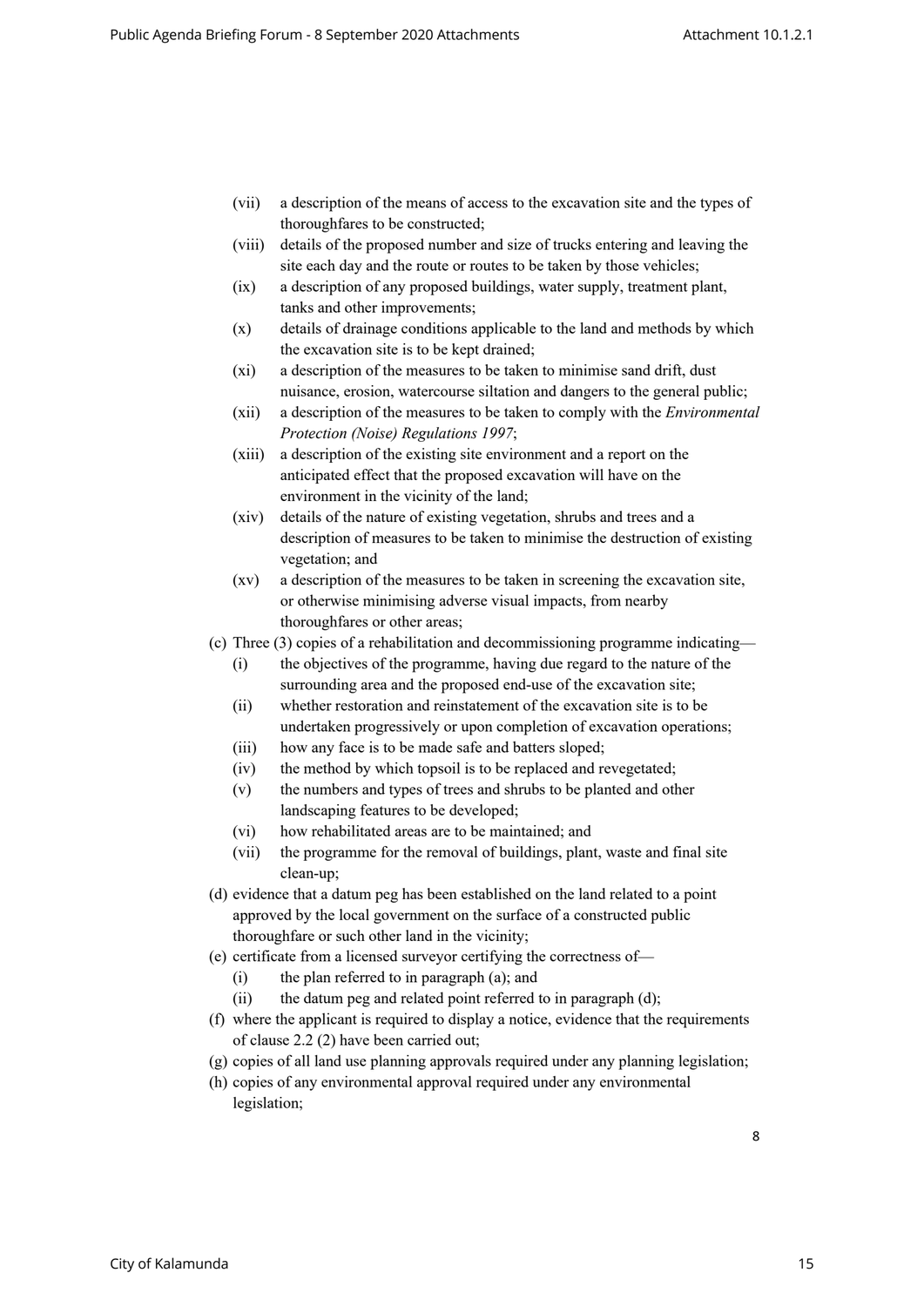- (i) copies of any geotechnical information relating to the excavation site;
- (j) the consent in writing to the application from the owner of the excavation site;
- (k) the licence application fee specified by the local government from time to time; and
- (l) any other information that the local government may reasonably require.
- (2) All survey data supplied by an applicant for the purpose of subclause (1) shall comply with Australian Height Datum and Australian Map Grid standards.
- (3) Where in relation to a proposed excavation—
	- (a) the surface area is not to exceed 5000 square metres; and
	- (b) the extracted material is not to exceed 5000 cubic metres;

the local government may exempt a person making application for a licence under subclause (1) from supplying any of the data specified in paragraphs (b), (d), (e) and (i) of subclause (1).

## **PART 3—DETERMINATION OF APPLICATION**

#### **3.1 Determination of application**

- (1) The local government may refuse to consider an application for a licence that does not comply with the requirements of clause 2.3, and in any event shall refuse an application for a licence where planning approval for an extractive industry use of the land has not first been obtained.
- (2) The local government may, in respect of an application for a licence—
	- (a) refuse the application; or
	- (b) approve the application—
		- (i) over the whole or part of the land in respect of which the application is made; and
		- (ii) such terms and conditions, if any, as it sees fit.
- (3) Where the local government approves an application for a licence, it shall—
	- (a) determine the licence period, not exceeding 5 years from the date of issue; and
		- (b) approve the issue of a licence in the form determined by the local government from time to time.
- (4) Where the local government approves the issue of a licence, the CEO upon receipt by the local government of—
	- (a) payment of the annual licence fee, or the relevant proportion of the annual licence fee to 30 June, determined by the local government under and in accordance with sections 6.16 to 6.19 of the *Local Government Act 1995*;
	- (b) payment of the secured sum if any, imposed under clause 5.1;
	- (c) the documents, if any, executed to the satisfaction of the CEO, under clause 5.1; and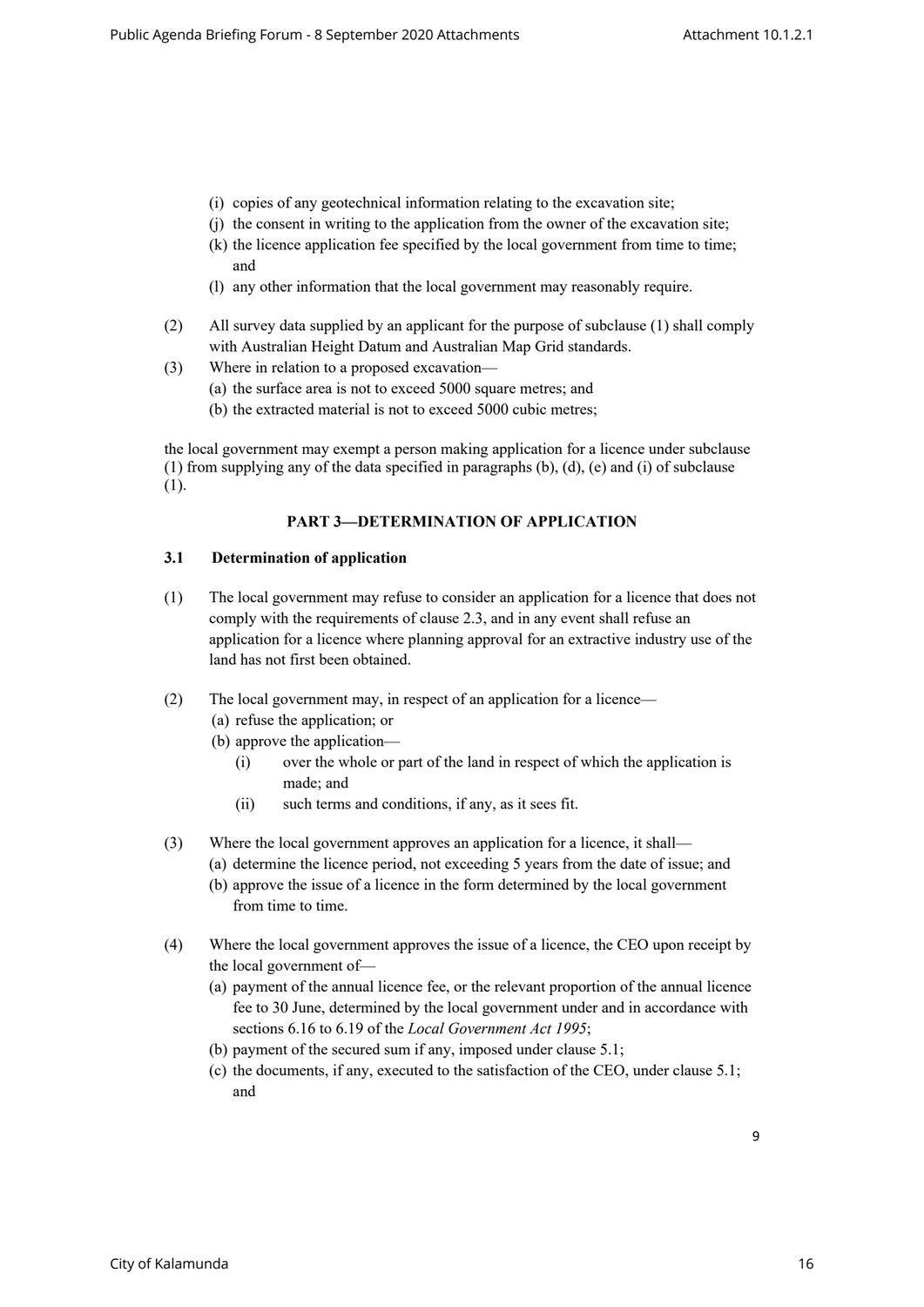- (d) a copy of the public liability insurance policy required under clause 7.1(1) shall issue the licence to the applicant.
- (5) Without limiting subclause (2), the local government may impose conditions in respect of the following matters—
	- (a) the orientation of the excavation to reduce visibility from other land;
	- (b) the appropriate siting of access thoroughfares, buildings and plant;
	- (c) the stockpiling of material;
	- (d) the hours during which any excavation work may be carried out;
	- (e) the hours during which any processing plant associated with, or located on, the site may be operated;
	- (f) requiring all crushing and treatment plant to be enclosed within suitable buildings to minimise the emission of noise, dust, vapour and general nuisance to the satisfaction of the local government;
	- (g) the depths below which a person shall not excavate;
	- (h) distances from adjoining land or thoroughfares within which a person must not excavate;
	- (i) the safety of persons employed at or visiting the excavation site;
	- (j) the control of dust and wind-blown material;
	- (k) the planting, care and maintenance of trees, shrubs and other landscaping features during the time in which the extractive industry is carried out in order to effectively screen the area to be excavated and to provide for progressive rehabilitation;
	- (l) the prevention of the spread of dieback or other disease;
	- (m)the drainage of the excavation site and the disposal of water;
	- (n) the restoration and reinstatement of the excavation site, the staging of such works, and the minimising of the destruction of vegetation;
	- (o) the provision of retaining walls to prevent subsidence of any portion of the excavation or of land abutting the excavation;
	- (p) requiring the licensee to furnish to the local government a surveyor's certificate each year, prior to the renewal fee being payable, to certify the quantity of material extracted and that material has not been excavated below the final contour levels outlined within the approved excavation programme;
	- (q) requiring the licensee to enter into an agreement with the local government by which it agrees to pay any extraordinary expenses incurred by the local government in repairing damage caused to thoroughfares in the district by heavy or extraordinary traffic conducted by or on behalf of the licensee under the licence;
	- (r) requiring the licensee to enter into an agreement with the local government in respect of any condition or conditions imposed under this local law; and
	- (s) any other matter for properly regulating the carrying on of an extractive industry.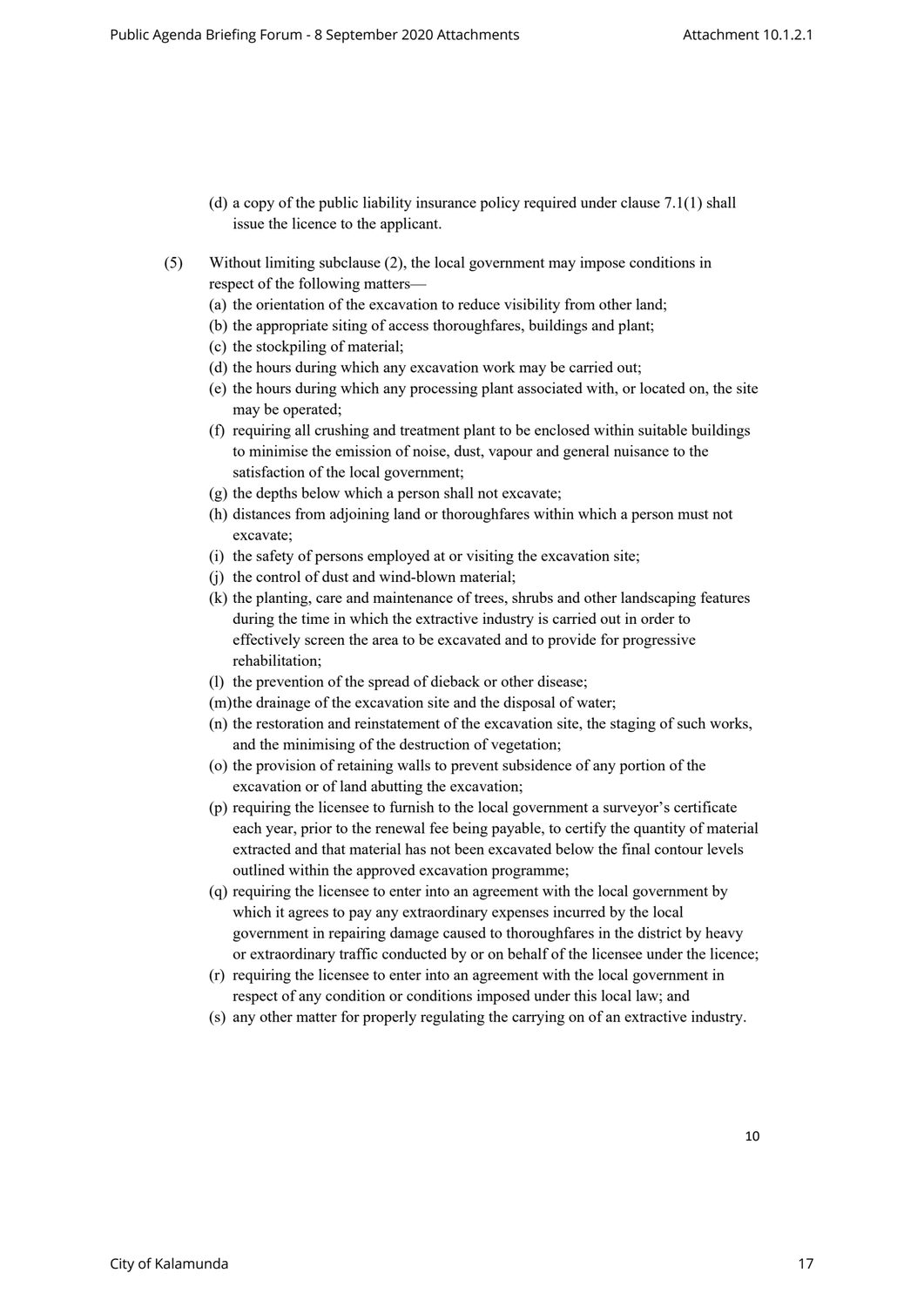### **3.2 Payment of annual licence fee**

On or before 30 June in each year, a licensee shall pay to the local government the annual licence fee determined by the local government under and in accordance with sections 6.16 to 6.19 of the Act.

# **PART 4—TRANSFER, CANCELLATION AND RENEWAL OF LICENCE**

## **4.1 Transfer of licence**

- (1) An application for the transfer of a licence shall—
	- (a) be made in writing;
	- (b) be signed by the licensee and the proposed transferee of the licence;
	- (c) be accompanied by the current licence;
	- (d) be accompanied by the consent in writing to the transfer from the owner of the excavation site;
	- (e) include any information that the local government may reasonably require; and
	- (f) be forwarded to the CEO together with the fee determined by the local government from time to time.
- (2) Upon receipt of any application for the transfer of a licence, the local government may—
	- (a) refuse the application; or
	- (b) approve the application on such terms and conditions, if any, as it sees fit.
- (3) Where the local government approves an application for the transfer of a licence, the local government shall transfer the licence by an endorsement on the licence in the form determined by the local government from time to time, signed by the CEO.
- (4) Where the local government approves the transfer of a licence it shall not be required to refund any part of the fees paid by the former licensee in respect of the transferred licence.

# **4.2 Cancellation of licence**

- (1) The local government may cancel a licence where the licensee has—
	- (a) been convicted of an offence against—
		- (i) this local law; or
		- (ii) any other law relating to carrying on an extractive industry;
	- (b) transferred or assigned or attempted to transfer or assign the licence without the consent of the local government;
	- (c) permitted another person to carry on an extractive industry otherwise than in accordance with the terms and conditions of the licence and of the provisions of this local law;
	- (d) failed to pay the annual licence fee under clause 3.2; or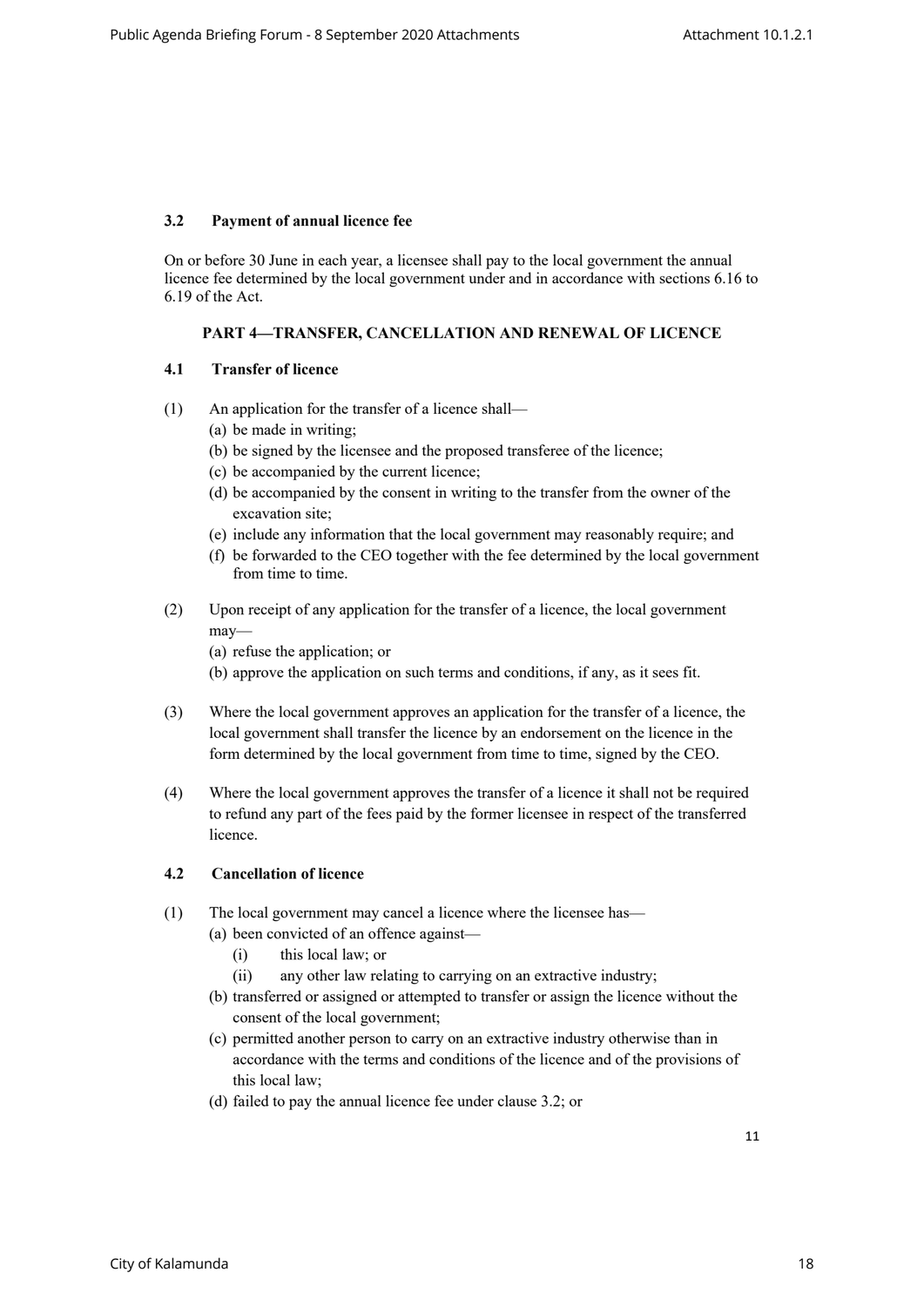- (e) failed to have a current public liability insurance policy under clause 7.1 (1) or failed to provide a copy of the policy or evidence of its renewal as the case may be, under clause 7.1 (2).
- (2) Where the local government cancels a licence under this clause—
	- (a) the local government shall advise the licensee in writing of the cancellation;
	- (b) the cancellation takes effect on and from the day on which the licensee is served with the cancellation advice; and
	- (c) the local government shall not be required to refund any part of the fees paid by the licensee in respect of the cancelled licence.

## **4.3 Renewal of licence**

- (1) A licensee who wishes to renew a licence must apply in writing to the local government at least 45 days before the date of expiry of the licence and shall submit with the application for renewal—
	- (a) the fee determined by the local government from time to time;
	- (b) a copy of the current licence;
	- (c) a plan showing the contours of the excavation carried out to the date of that application;
	- (d) details of the works, excavation and rehabilitation stages reached and of any changes or proposed changes with respect to any of the things referred to in clauses  $2.3$  (1) (b) and (c); and
	- (e) any other things referred to in clauses 2.3 and 3.1.
- (2) The local government may waive any of the requirements specified in clause 4.3 (1) (d) or (e).
- $(3)$  If—
	- (a) an application to renew a licence is in relation to land in respect of which the current licence was issued less than 12 months prior to the date from which the new licence if granted would apply; and
	- (b) the methods to be employed in the proposed land excavation are identical to those being employed at the date of the application,

then the applicant shall not be obliged, unless otherwise required by the local government to submit details of any of the things referred to in clauses 2.3 and 3.1.

- (4) Upon receipt of an application for the renewal of a licence, the local government may—
	- (a) refuse the application; or
	- (b) approve the application on such terms and conditions, if any, as it sees fit.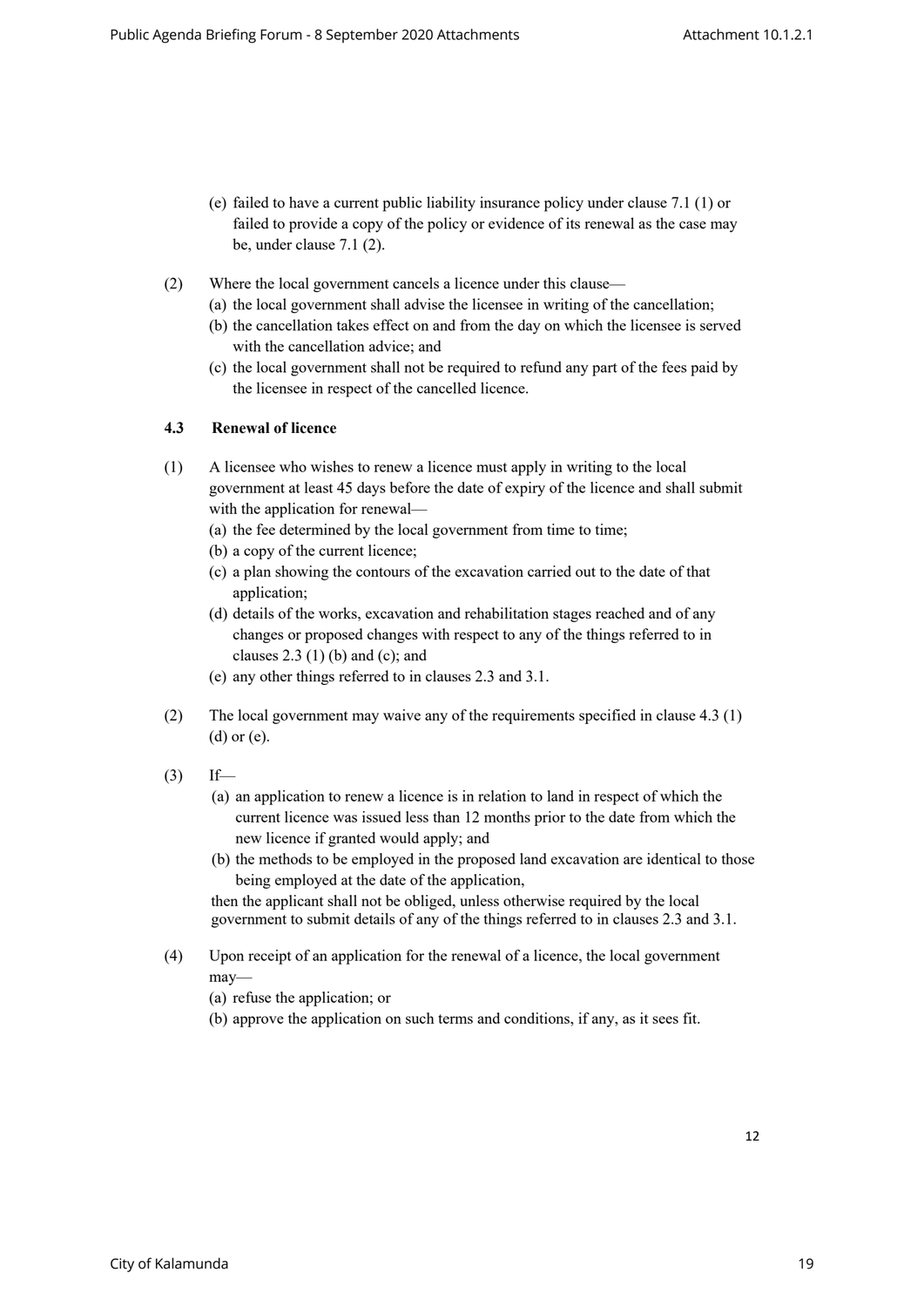### **4.4 Notice of outcome**

The local government will provide written notice to an applicant whenever it makes a decision regarding the issue, renewal, transfer or cancellation of a licence

# **PART 5—SECURED SUM AND APPLICATION THEREOF**

#### **5.1 Security for restoration and reinstatement**

- (1) For the purpose of ensuring that an excavation site is properly restored or reinstated, the local government may require that—
	- (a) as a condition of a licence; or
	- (b) before the issue of a licence, the licensee shall give to the local government a bond, bank guarantee or other security, of a kind and in a form acceptable to the local government, in or for a sum determined by the local government from time to time.
- (2) A bond required under subclause (1) is to be paid into a fund established by the local government for the purposes of this clause.
- (3) Subject to clause 5.2, any interest accrued in respect of the bond paid into the fund under subclause (2) is to be returned to the licensee at the completion of the restoration and reinstatement works required by the licence conditions or otherwise under this local law.

#### **5.2 Use by the local government of secured sum**

- (1) If a licensee fails to carry out or complete the restoration and reinstatement works required by the licence conditions either—
	- (a) within the time specified in those conditions; or
	- (b) where no such time has been specified, within 60 days of the completion of the excavation or portion of the excavation specified in the licence conditions,

then, subject to the local government giving the licensee 14 days notice of its intention to do so—

- (c) the local government may carry out or cause to be carried out the required restoration and reinstatement work or so much of that work as remains undone; and
- (d) the licensee shall pay to the local government on demand all costs incurred by the local government or which the local government may be required to pay under this clause.
- (2) The local government may apply the proceeds of any bond, bank guarantee or other security provided by the licensee under clause 5.1 towards its costs under this clause.
- (3) The liability of a licensee to pay the local government's costs under this clause is not limited to the amount, if any, secured under clause 5.1.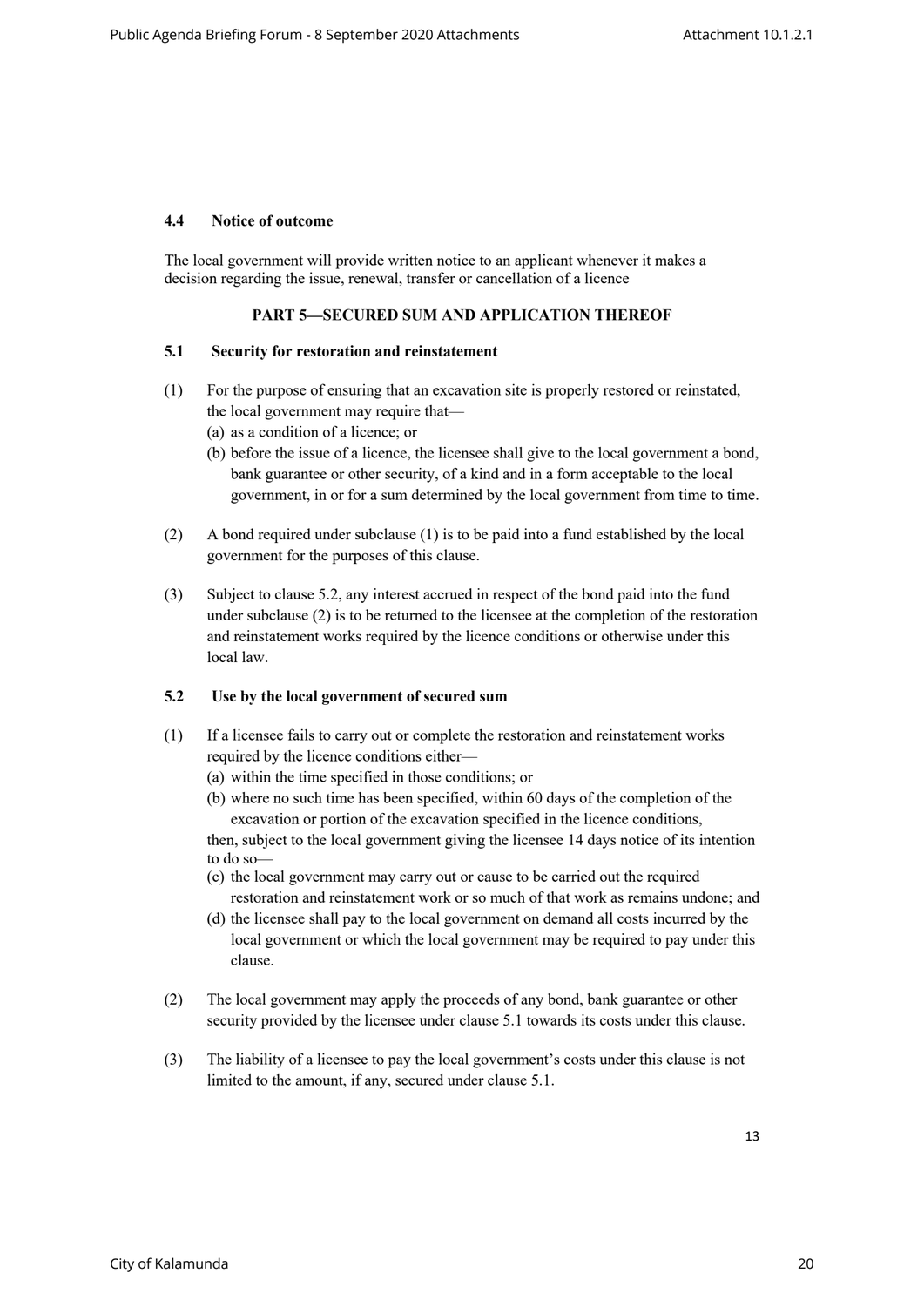## **PART 6—LIMITATIONS, OBLIGATIONS OF THE LICENSEE AND PROHIBITIONS**

#### **6.1 Limits on excavations near boundary**

Subject to any licence conditions imposed by the local government, a person shall not, without the written approval of the local government, excavate within—

- (a) 20 metres of the boundary of any land on which the excavation site is located;
- (b) 20 metres of any land affected by a registered grant of easement;
- (c) 40 metres of any thoroughfare; or
- (d) 40 metres of any watercourse.

## **6.2 Obligations of the licensee**

A licensee shall-

- (a) where the local government so requires, securely fence the excavation to a standard determined by the local government and keep the gateways locked when not actually in use in order to prevent unauthorised entry;
- (b) erect and maintain warning signs along each of the boundaries of the area excavated under the licence so that each sign—
	- (i) is not more than 200 metres apart;
	- (ii) is not less than 1.8 metres high and not less than 1 metre wide; and
	- (iii) bears the words 'DANGER EXCAVATIONS KEEP OUT';
- (c) except where the local government approves otherwise, drain and keep drained to the local government's satisfaction any excavation to which the licence applies so as to prevent the accumulation of water;
- (d) restore and reinstate the excavation site in accordance with the terms and conditions of the licence, the site plans and the works and excavation programme approved by the local government;
- (e) take all reasonable steps to prevent the emission of dust, noise, vibration and other forms of nuisance from the excavation site; and
- (f) otherwise comply with the conditions imposed by the local government in accordance with clause 3.1.

#### **6.3 Prohibitions**

A licensee shall not—

(a) remove any trees or shrubs within 40 metres (or such lesser distance as may be allowed, in writing, by the local government) of the boundary of any thoroughfare on land in respect of which a licence has been granted, except for the purpose of constructing access thoroughfares, erecting buildings or installing plant for use in connection with the excavation and then only with the express approval of the local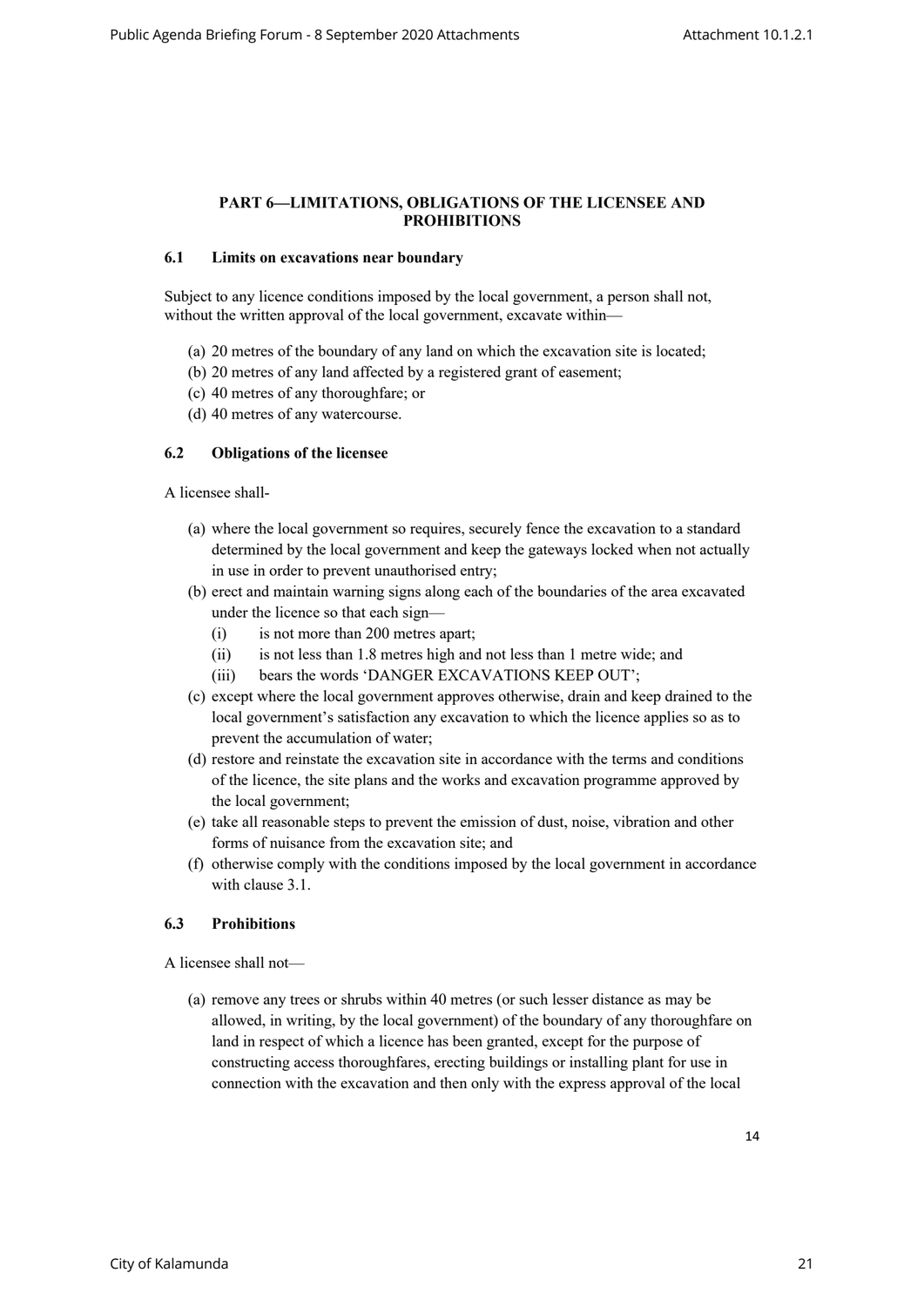government and subject to any conditions which the local government may impose in accordance with clause 3.1;

- (b) store, or permit to be stored, any explosives or explosive devices on the site to which the licence applies other than with the approval of the local government and the Department of Mines, Industry Regulation and Safety; or
- (c) fill or excavate, other than in accordance with the terms and conditions of the licence, the site plans and the works and excavation programme approved by the local government.

### **6.4 Blasting**

- (1) A person shall not carry out or permit to be carried out any blasting in the course of excavating unless—
	- (a) the local government has otherwise given approval in respect of blasting generally or in the case of each blast;
	- (b) subject to subclause (2), the blasting takes place only between the hours of 8.00am and 5.00pm, or as determined by the local government, on Mondays to Fridays inclusive;
	- (c) the blasting is carried out in strict accordance with the AS2187 SAA Explosives Code as amended from time to time, the *Mines Safety and Inspection Act 1994*, the *Environmental Protection Act 1986*, and all relevant local laws of the local government; and
	- (d) in compliance with any other conditions imposed by the local government concerning—
		- (i) the time and duration of blasting;
		- (ii) the purposes for which the blasting may be used; and
		- (iii) such other matters as the local government may reasonably require in the interests of the safety and protection of members of the public and of property within the district.
- (2) A person shall not carry out or permit to be carried out any blasting on a Saturday, Sunday or public holiday except with the prior approval of the local government.

#### **PART 7—MISCELLANEOUS PROVISIONS**

#### **7.1 Public liability**

- (1) A licensee shall have at all times a current public liability insurance policy taken out in the joint names of the licensee and the local government indemnifying the licensee and the local government for a sum of not less than \$20,000,000 in respect of any one claim relating to any of the excavation operations.
- (2) The licensee shall provide to the local government a copy of the policy taken out under subclause (1), within 14 days after the issue of that policy and shall provide to the local government evidence of renewal within 14 days of each renewal date.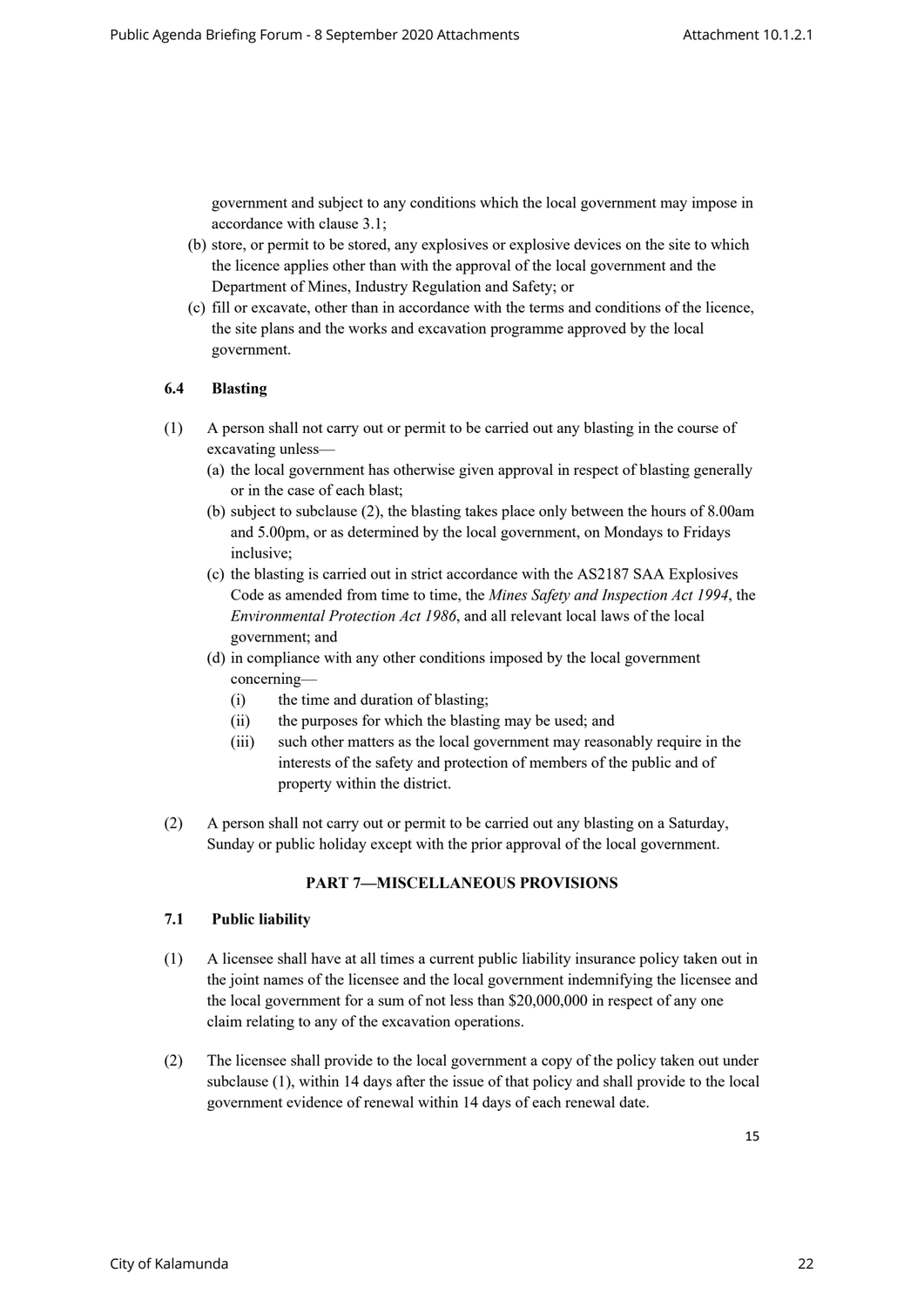## **7.2 Mines Safety and Inspection Act and Environmental Protection Act**

- (1) In any case where the *Mines Safety and Inspection Act 1994* or the *Environmental Protection Act 1986* applies to any excavation carried on or proposed to be carried on at a site, the licensee in respect of that site shall provide to the local government within 14 days full particulars of any inspection or report made under that Act or those Acts.
- (2) In this clause, the *Mines Safety and Inspection Act 1994* and the *Environmental Protection Act 1986* include all subsidiary legislation made under those Acts.

#### **7.3 Notice of cessation of operations**

- (1) Where a licensee intends to cease carrying on an extractive industry— (a) temporarily for a period in excess of 12 months; or (b) permanently, the licensee shall, as well as complying with clause 7.4, give the local government written notice of the cessation not later than 1 week after those operations have ceased.
- (2) Where a licensee has given written notice to the local government of the intention to permanently cease carrying on an extractive industry on the site to which the licence applies the licence is deemed to have expired on the date such cessation is so notified.
- (3) The temporary or permanent cessation of the carrying on of an extractive industry on a site or the deemed expiration or cancellation of a licence does not entitle the licensee to any refund of any licence fee.

#### **7.4 Works to be carried out on cessation of operations**

Where the carrying on of an extractive industry on the site permanently ceases or on the expiration or cancellation of the licence applicable to the site, whichever first occurs, the licensee shall, as well as complying with the provisions of clause 7.3—

- (a) restore and reinstate the excavated site in accordance with the proposals approved by the local government or in such other manner as the local government may subsequently agree in writing with the licensee:
- (b) ensure that any face permitted to remain upon the excavation site is left safe with all loose materials removed and where the excavation site is—
	- (i) sand, the sides are sloped to a batter of not more than 1:3 (vertical:horizontal); and
	- (ii) limestone or material other than sand, the sides are sloped to a batter which, in the opinion of the local government, would enable the site to be left in a stable condition;
- (c) ensure that the agreed floor level of the excavation is graded to an even surface or is otherwise in accordance with the rehabilitation and decommissioning programme approved by the local government;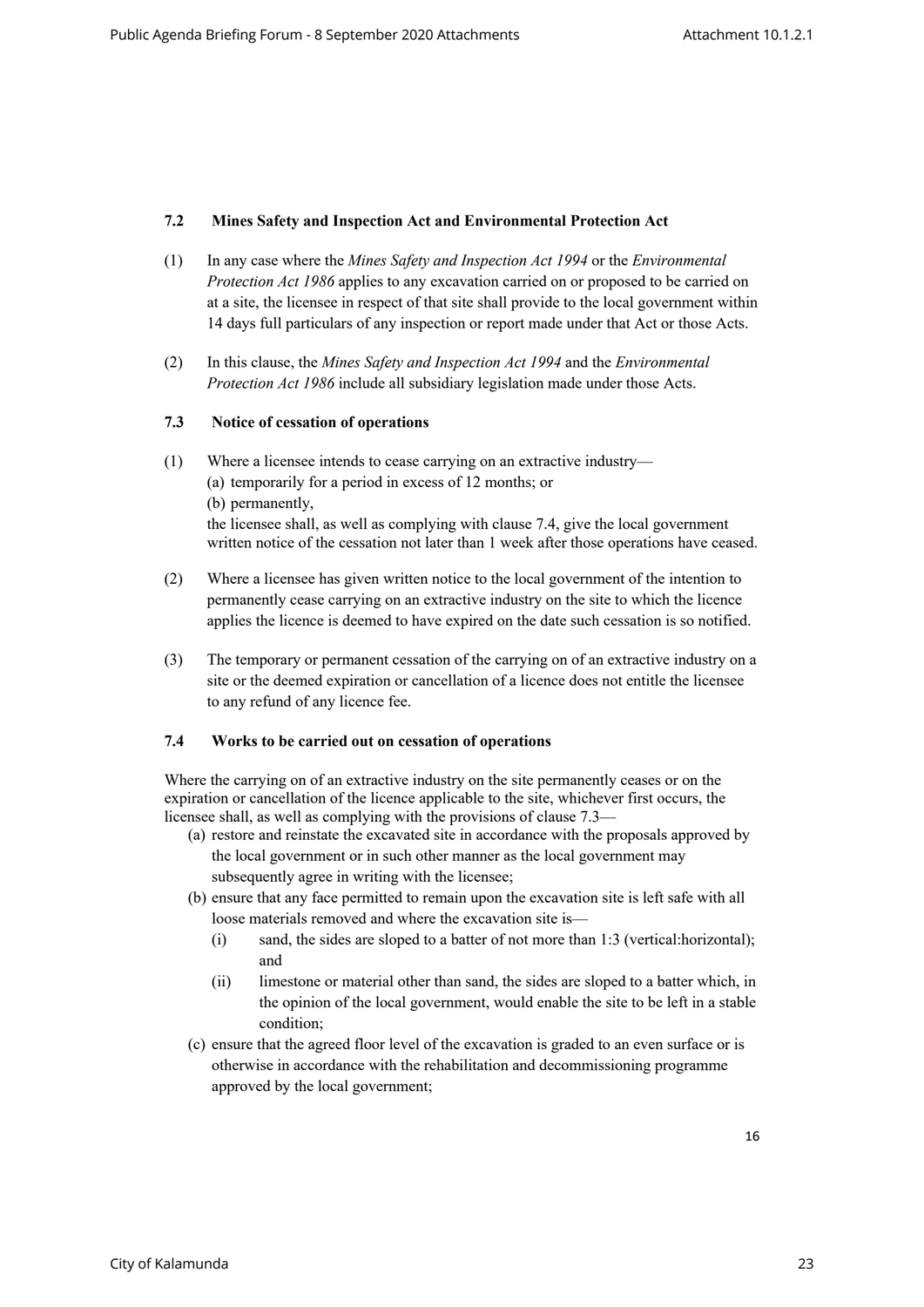- (d) ensure that all stockpiles or dumps of stone, sand or other materials are left so that no portion of that material can escape onto land not owned or occupied by the licensee nor into any stream, watercourse or drain that is not wholly situated within the land owned or occupied by the licensee;
- (e) erect retaining walls where necessary to prevent subsidence of land in the vicinity of any excavation;
- (f) remove from the site all buildings, plant and equipment erected, installed or used for or in relation to the carrying on of an extractive industry on the site and fill all holes remaining after such removal to the level of the surrounding ground and compact such filled holes sufficiently to prevent settling; and
- (g) break up, scarify, cover with topsoil and plant with grass, trees and shrubs all parts of the site where buildings, plant and equipment were erected or installed and all areas which were used for stockpiling unless otherwise specified under this local law.

## **PART 8—OBJECTIONS AND REVIEW**

## **8.1 Objection and review rights**

- (1) The provisions of Division 1 of Part 9 of the Act and regulation 33 of the Local Government (Functions and General) Regulations 1996 shall apply when the local government makes a decision as to whether it will— (a) grant a person a licence under this local law; or (b) renew, vary, or cancel a licence that a person has under this local law.
- (2) The provisions of this clause are subject to section 3.25 and item 12 of Division 1 of Schedule 3.1 of the *Local Government Act 1995* and any power of entry exercised by the local government under this local law is subject to Part 3, Division 3 of the *Local Government Act 1995.*

#### **PART 9—OFFENCES, PENALTIES AND FORMS**

# **9.1 Offences**

A person who fails to do anything required or directed to be done under this local law, or who does anything which under this local law that person is prohibited from doing, commits an offence.

# **9.2 General penalty**

A person who commits an offence under this local law is liable, on conviction, to a penalty not exceeding \$5,000 and if the offence is of a continuing nature to an additional penalty no exceeding \$500 for each day or part of the day during which the offence has occurred.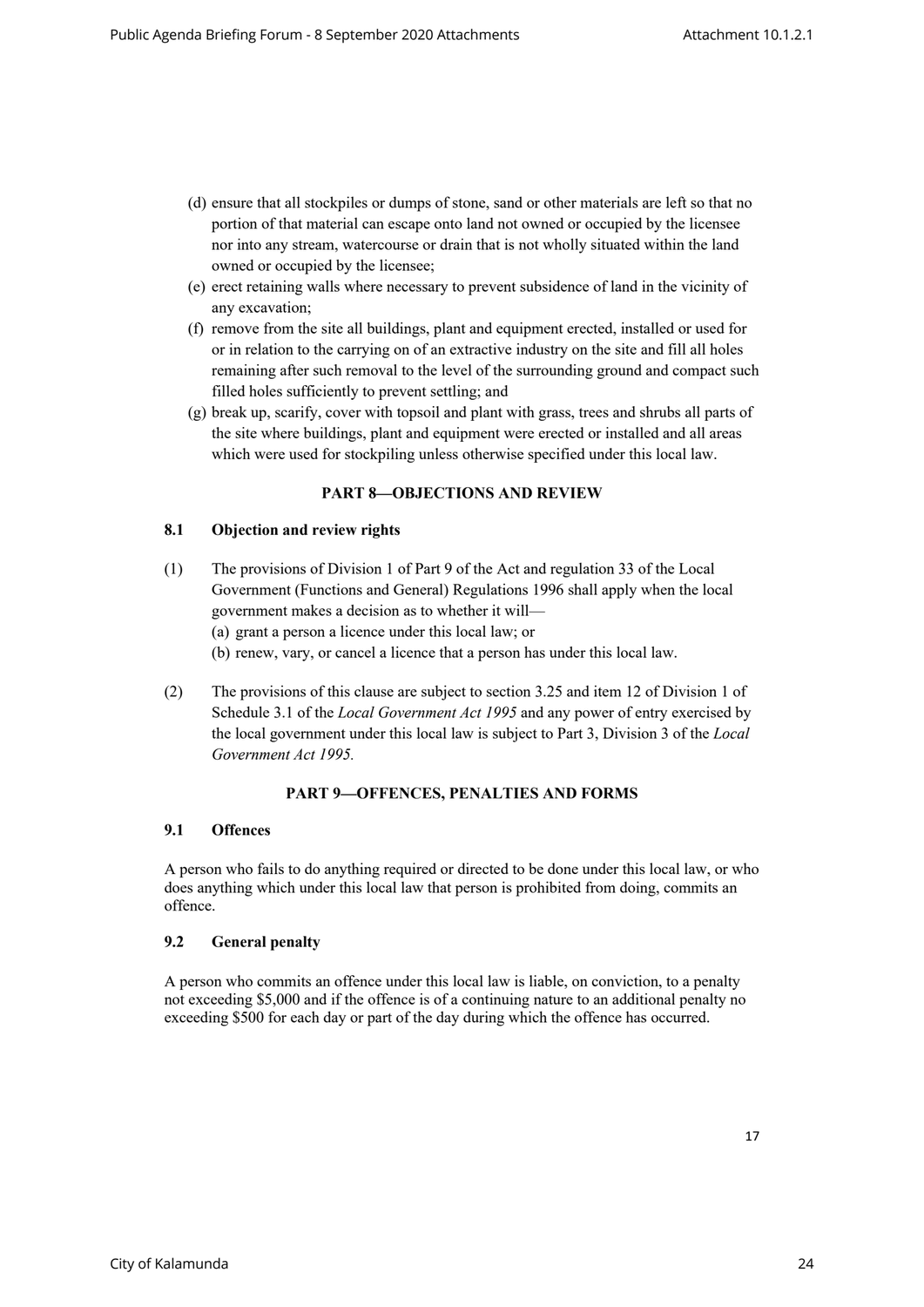# **9.3 Modified penalty**

- (1) An offence against a clause specified in the Schedule is a prescribed offence for the purposes of section 9.16 (1) of the Act.
- (2) The amount of the modified penalty for a prescribed offence is that specified adjacent to the clause in Schedule 1.

## **9.4 Forms**

For the purposes of this local law—

- (a) the form of the infringement notice given under section 9.16 of the Act is that of Form 2 in Schedule 1 of the *Local Government (Functions and General) Regulations 1996*; and
- (b) the form of the notice sent under section 9.20 of the Act withdrawing an infringement notice is that of Form 3 in Schedule 1 of the *Local Government (Functions and General) Regulations 1996*.

————